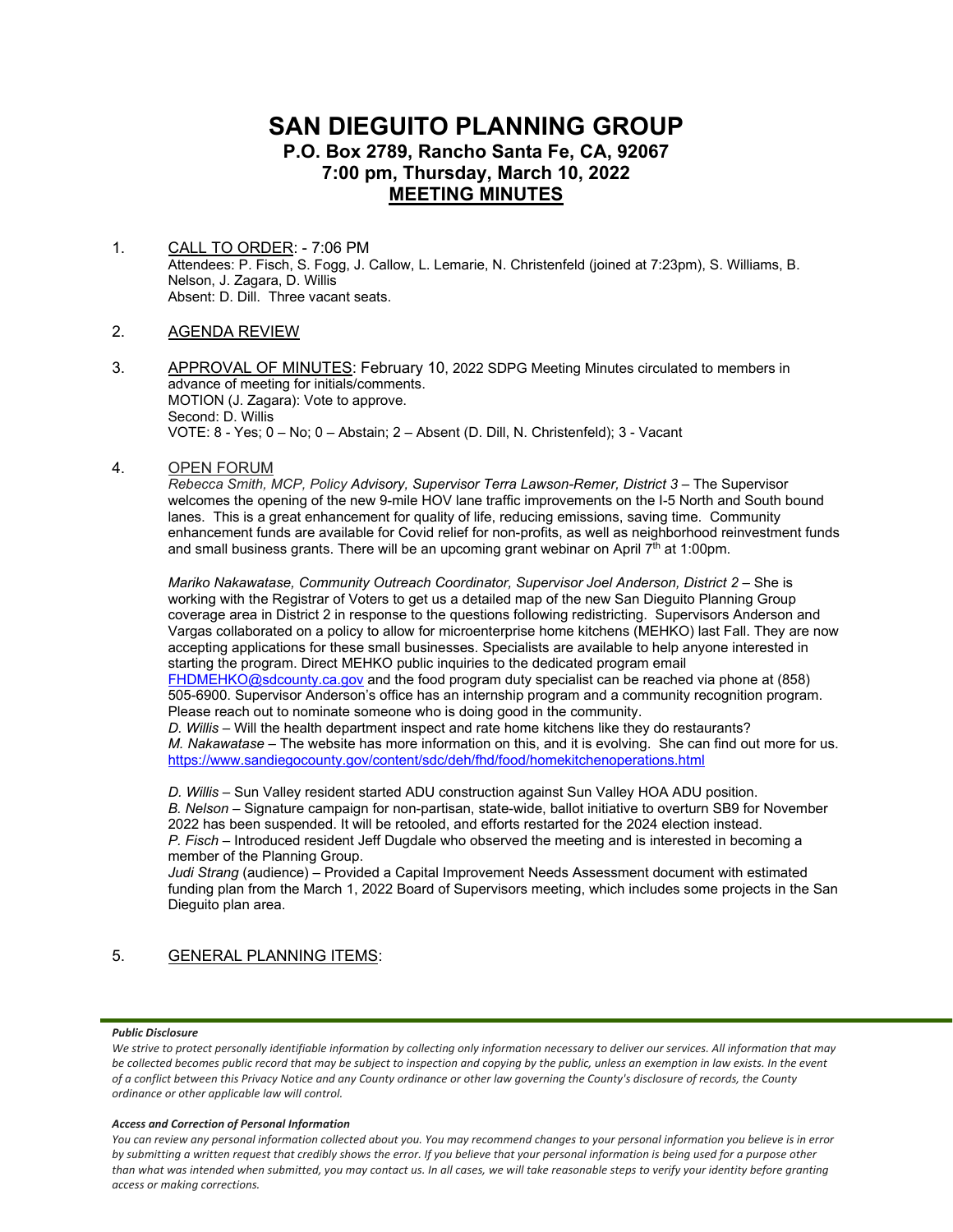A. **Board of Supervisors VMT Implementation Analysis in Unincorporated Region** – review, discuss and formulate comments for submitting SDPG response to the BOS. Link below to maps indicating unincorporated County TAZs which meet infill definition and TAZs Adjacent to Infill Areas including the San Dieguito Planning area. BOS VMT Options Memorandum:

<https://bosagenda.sandiegocounty.gov/cob/cosd/cob/doc?id=0901127e80e1e7a3> BOS VMT Options Infill Area Maps: <https://bosagenda.sandiegocounty.gov/cob/cosd/cob/doc?id=0901127e80e1e79e> *Continue to April 2022 SDPG Meeting*

- B. **Surf Cup/Polo Fields/Horse Park** Status on current Surf Cup (over use) activities/status not in compliance with property title usage overlay, and related developments with adjacent 22<sup>nd</sup> DAA Horse Park. Possible review and vote on SDPG letter supporting Fairbanks Polo Club efforts to bring Surf Cup field activities in compliance with property Grant Deed restrictions. SDPG Lead: Beth Nelson, 858-765-2322. Draft SDPG letter distributed in advance and reviewed at the meeting. MOTION **(**B. Nelson): Recommend approval of SDPG letter as presented, with additional organizations/persons copied as discussed. SECOND: D. Willis VOTE: 9 -Yes; 0 - No; 0 - Abstain; 1 – Absent (D. Dill); 3 – Vacant
- C. **County ADU, JADU, GLQ and State SB-9 Guidelines** –discussion on current Accessory Dwelling Unit (ADU), Junior Accessory Dwelling Unit (JADU), Guest Living Quarters (GLQ), and CA State Bill 9 zoning laws as it applies to unincorporated SDPG rural residential and master plan community areas. Possible County Staff presentation. SDPG member: Don Willis, 858-481-6922

Presentation by Souphalak Sakdarak, County Planner, and Dag Bunnemeyer, County Planning Manager on addition of two residential units on a parcel zoned for 1 home or a lot split of a parcel zoned for 1 home. There are some restrictions for a property to qualify. Most of San Dieguito area is a designated State Landmark and ineligible for SB-9. RSF Covenant is a Historic District, so it does not qualify for SB-9. Areas in high fire severity zones also do not qualify for SB-9. Dag demonstrated an SB-9 web app created with various overlays that can be used to determine if a property address is subject to SB-9. It can be found at gis-

portal.sandiegocounty.gov/arcgis/apps/webappviewer/index.html?id=087045b76abd43299f5a288fa2f594ff *S. Fogg* – Are HOA's exempt from SB-9?

*D. Bunnemeyer* – The county does not get involved with enforcing HOA restrictions. It would be up to the HOA or an individual to take civil action.

D. **AB-2705 Housing: fire safety standards** – discussion and possible vote on a SDPG position for this State Assembly Bill now working its way through the CA State Capitol. Bill introduces "Discretionary Entitlements" allowing high-density, master-planned communities in severe high-fire hazard areas, such as portions of the San Dieguito Planning Group area. SDPG Member: Susan Williams, 760-212-3280.

S. Williams read the letter from Dan Silver, Executive Director of the Endangered Habitats League regarding AB-2705 in its entirety.

MOTION (S. Williams): Recommend that the SDPG endorse the EHL position letter to the State Assembly in opposition of AB-2705 as written.

SECOND: N. Christenfeld

VOTE: 9 -Yes; 0 - No; 0 - Abstain; 1 – Absent (D. Dill); 3 – Vacant

E. **RSF Village D-Designator Signage Permit** – Replace existing window vinyl and reface existing 2-sided blade signage. Located at Country Squire Building, First Citizens Bank & Trust, 6009 Paseo Delicas, Rancho Santa Fe, CA 92067, APN: 266-285-02-00. Applicant's Representative: Anne Ash, 714-520-9144, PDS Planner: Rob Makoske, 858-694-2601, SDPG Member: Laurel Lemarie, 858-922-8866. *Continue to April 2022 SDPG Meeting*

### *Public Disclosure*

### *Access and Correction of Personal Information*

We strive to protect personally identifiable information by collecting only information necessary to deliver our services. All information that may *be collected becomes public record that may be subject to inspection and copying by the public, unless an exemption in law exists. In the event of a conflict between this Privacy Notice and any County ordinance or other law governing the County's disclosure of records, the County ordinance or other applicable law will control.*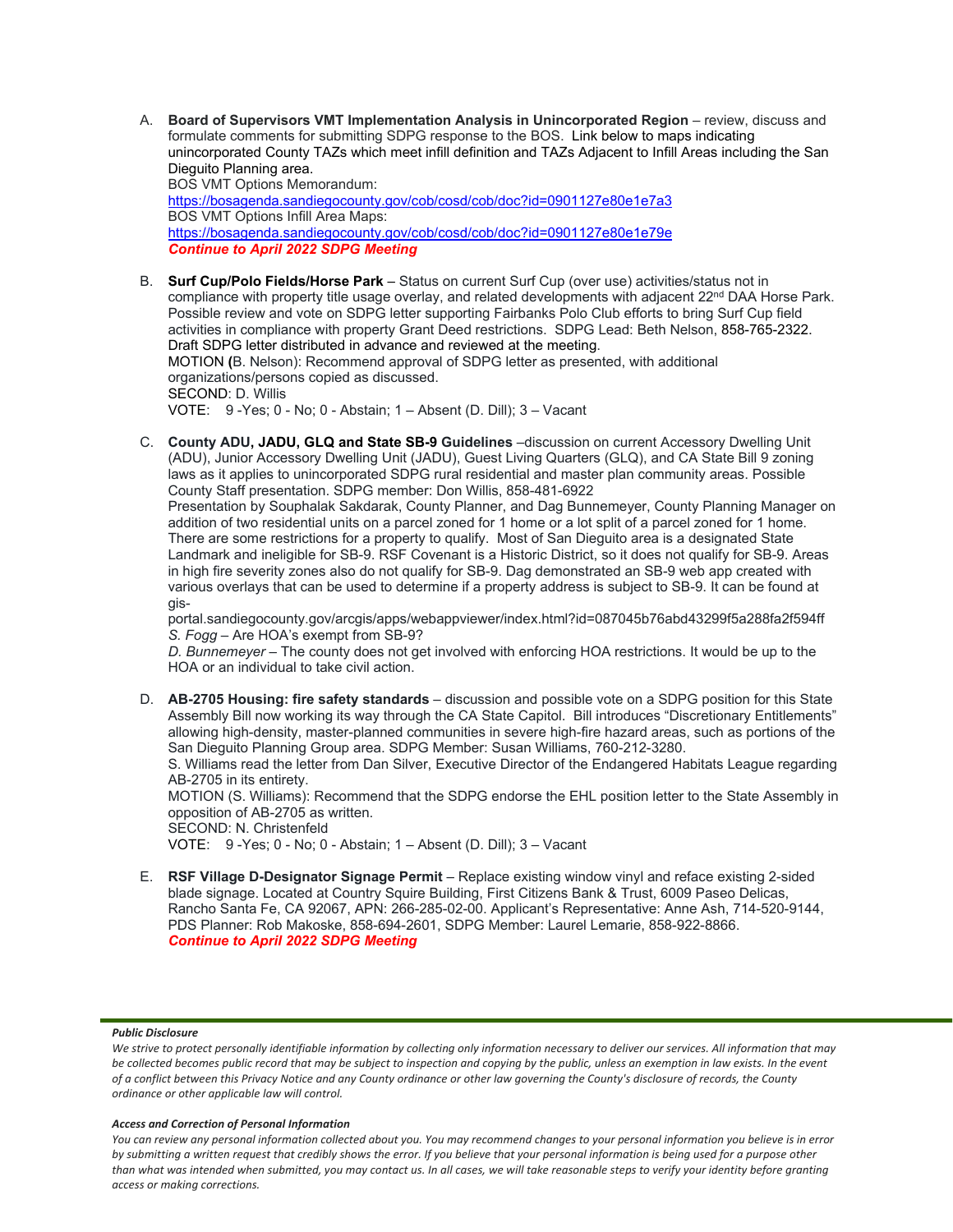F. **RSF Village Red Curbing Request to DPW –** Vote to recommend to the Traffic Advisory Committee (TAC) of the Department of Public Works (DPW) the red curbing at the following locations in the Village of RSF to facilitate safe egress from parking lot exit and driveways.

1.) 6110 El Tordo - Pacific Western Bank - one space either side of parking lot exit onto Ave. de las Acacias 2.) 6157 El Tordo - Kahn residence - redline length of property from neighbor's sidewalk to driveway

3.) 6136 Paseo Delicias - Madura duplex - redline one space either side of driveway

SDPG Member: Laurel Lemarie, 858-922-8866.

Concerns were expressed about the SDPG's authority to recommend the red curbing at these 3 locations. It was preferred that we ask the County to study it instead.

MOTION (L. Lemarie): Due to safety concerns, ask the County TAC to study the risks and find solutions for the lack of sidewalk/pedestrian safety at one site (6157 El Tordo) and visibility for vehicle egress at two other sites (6110 El Tordo and 6136 Paseo Delicias).

SECOND: S. Williams

VOTE: 9 -Yes; 0 - No; 0 - Abstain; 1 – Absent (D. Dill); 3 – Vacant

# 6. MAJOR PROJECTS AND LAND USE ITEMS:

A. **PDS2021-AD-21-015 Richmond Residence Barn and Accessory Building Permit**. Proposed new 1,596 sf barn with 1,093 sf accessory dwelling unit. Project location: 5371 La Glorieta, Rancho Santa Fe, CA 92067, Closest cross street: Linea del Cielo; APN: 268-111-13-00. Applicant Representative: Maxwell Wuthrich (B+W Architect) 858-756-1788; PDS Planner: Hunter McDonald, 858-495-5330; SDPG Member: Laurel Lemarie, 858-756-2835

MOTION (L. Lemarie): Recommend approval of the new 1,596 sf barn and 1,093 sf ADU, with the following conditions: Since the "Existing Workshop" on applicant's plans dated 4/5/2021 was reported to be an existing ADU, the new barn and ADU may be constructed if the "Existing Workshop" returns to being a workshop, a recreation room or other such non-habitable space. SECOND: P. Fisch

Discussion: Two neighbors have reported that the existing workshop is being used as a rental, which would make this property ineligible for an additional habitable structure such as an ADU. County Code Enforcement investigated but was not allowed entry to the structure to inspect. The applicant was not present and available for questions at this meeting. PG members preferred to defer pending further research and information from County Code Enforcement. Motion was withdrawn by L. Lemarie. *Continue to April 2022 SDPG Meeting*

- B. **PDS2021-STP-21-026/PDS2021-MUP-21-007 Via Monte Residence Site Plan**. Construct a new 4,854 square foot single family residence with an attached 750 square foot accessory dwelling unit and 4-car garage parking on an existing vacant 2.55 net acre parcel within an existing residential neighborhood. Location:16073 Via Monte (off El Camino Real north of San Dieguito Park), Rancho Santa Fe, CA 92067; APN: 302-180-60-00. Applicant (CWS Via Monte LP) Representative: Guy Oliver, 760-602-6406; PDS Planner: Souphalak Sakdarak, 619-323-4869; SDPG Member: Don Willis, 858-481-6922. Project complies with all County regulations, setbacks, and codes. MOTION (D. Willis): Recommend approval as presented. SECOND: P. Fisch VOTE: 9 -Yes; 0 - No; 0 - Abstain; 1 – Absent (D. Dill); 3 – Vacant
- C. **PDS2021-STP-21-034 Niedernhofer Residential Guest House Site Plan**. 600 sq. ft. Guest House with deck. Location: 4733 Vista De La Tierra Del Mar, CA. 92014; APN: 302-032-15-00. Applicant Contact: Jim Dyjak, 619-244-3085; PDS Planner: Lauren Yzaguirre, 619-323-7021; SDPG Member: Don Willis, 858-481- 6922.

*Continued to April 2022 SDPG Meeting*

D. **PDS2021-VAR-92-001W1 Variance, Fuglesang-Vadakan Residence.** Applicant requesting a reduction in the front yard setback from 100 feet to approximately 96 feet for an addition to an existing single-family dwelling into the front yard setback. The property currently contains a guest house in the front yard setback

### *Public Disclosure*

We strive to protect personally identifiable information by collecting only information necessary to deliver our services. All information that may *be collected becomes public record that may be subject to inspection and copying by the public, unless an exemption in law exists. In the event of a conflict between this Privacy Notice and any County ordinance or other law governing the County's disclosure of records, the County ordinance or other applicable law will control.*

### *Access and Correction of Personal Information*